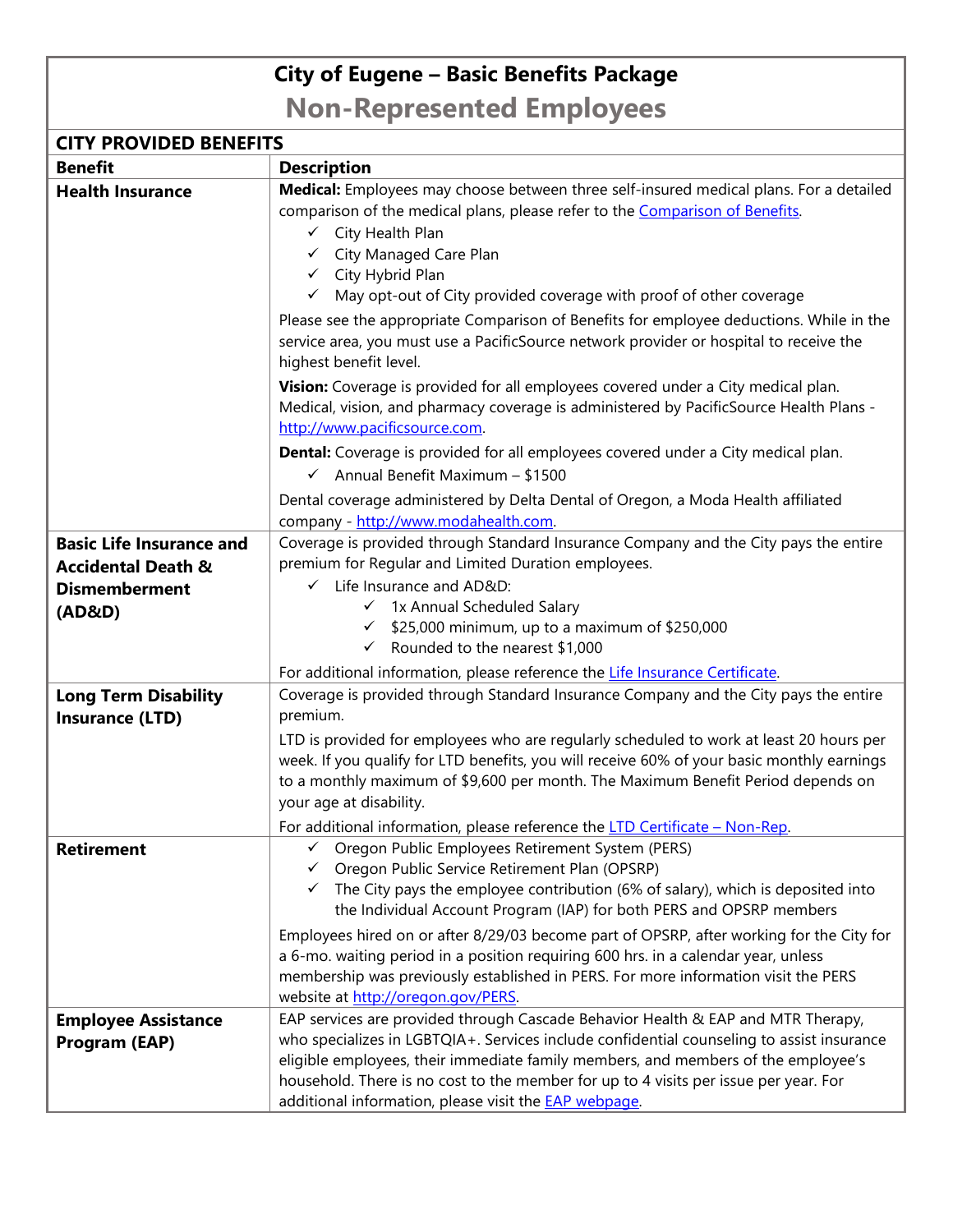| <b>Holidays</b>                                                                                                        | There are 11 paid holidays per calendar year: New Year's Day, Martin Luther King Jr. Day,<br>President's Day, Memorial Day, Juneteenth, Independence Day, Labor Day, Veteran's Day,<br>Thanksgiving Day and the Friday following Thanksgiving Day, and Christmas Day.                                                                                                                                                                                                                                                                                                                                                                                                                                                                                                                                                                                                                                                             |
|------------------------------------------------------------------------------------------------------------------------|-----------------------------------------------------------------------------------------------------------------------------------------------------------------------------------------------------------------------------------------------------------------------------------------------------------------------------------------------------------------------------------------------------------------------------------------------------------------------------------------------------------------------------------------------------------------------------------------------------------------------------------------------------------------------------------------------------------------------------------------------------------------------------------------------------------------------------------------------------------------------------------------------------------------------------------|
| <b>Sick Leave</b>                                                                                                      | Regular full-time employees accrue 96 hours of sick leave per year. Regular part-time<br>employees accrue pro-rated sick leave based on regular hours of work. Employees can<br>accrue a maximum of 960 hours of sick leave.                                                                                                                                                                                                                                                                                                                                                                                                                                                                                                                                                                                                                                                                                                      |
| <b>Personal Leave (PTO)</b><br>(BLS employees only)                                                                    | Full-time Basic Life Support (BLS) employees accrue 96 hours of PTO per year in lieu of<br>Holidays, Vacation, and Sick Leave.                                                                                                                                                                                                                                                                                                                                                                                                                                                                                                                                                                                                                                                                                                                                                                                                    |
| <b>Vacation</b>                                                                                                        | Vacation accrual is based upon years of service. Employees are not eligible to use<br>vacation accruals until they have completed 6 months of continuous service.                                                                                                                                                                                                                                                                                                                                                                                                                                                                                                                                                                                                                                                                                                                                                                 |
| <b>Management Vacation</b>                                                                                             | The accrual rates (based upon a full-time employee's hours) are as follows:<br>$\checkmark$ Less than 2 years = Accrue 3.692 hours per pay period<br>$\checkmark$ 2 but less than 5 years = Accrue 4.308 hours per pay period<br>$\checkmark$ 5 but less than 10 years = Accrue 5.231 hours per pay period<br>$\checkmark$ 10 but less than 15 years = Accrue 6.154 hours per pay period<br>$\checkmark$ 15 but less than 19 years = Accrue 6.769 hours per pay period<br>$\checkmark$ 19 but less than 24 years = 7.385 hours per pay period<br>$\checkmark$ 24 years and over = 8.308 hours per pay period<br>Refer to APM 10.3 for accruals for Police Sergeants and for additional information.<br>Accruals for regular part-time employees are pro-rated based on regular hours of work.<br>Maximum accrual is 432 hours of vacation time.<br>In addition to the regular vacation benefit, most full-time employees who fill |
|                                                                                                                        | classifications exempt from the Fair Labor Standards Act (FLSA) are eligible for an in-lieu-<br>of-overtime benefit of 7 days of management vacation. Part-time employees exempt<br>from FLSA receive management vacation pro-rated to their regular scheduled hours.<br>Refer to APM 10.4 for more information.                                                                                                                                                                                                                                                                                                                                                                                                                                                                                                                                                                                                                  |
| <b>Be Well Day (BWD)</b>                                                                                               | The Be Well Day is given annually on a calendar year basis. Employees will receive BWD<br>hours on a prorated basis reflected by FTE. At the end of each calendar year, the<br>equivalent current FTE value contribution for any unused BWD hours will be deposited to<br>the employee's Deferred Comp account. You must be a Deferred Comp participant to<br>receive this alternative benefit, or the remaining hours will be forfeited.                                                                                                                                                                                                                                                                                                                                                                                                                                                                                         |
| <b>VOLUNTARY BENEFITS</b>                                                                                              |                                                                                                                                                                                                                                                                                                                                                                                                                                                                                                                                                                                                                                                                                                                                                                                                                                                                                                                                   |
| <b>Benefit</b>                                                                                                         | <b>Description</b>                                                                                                                                                                                                                                                                                                                                                                                                                                                                                                                                                                                                                                                                                                                                                                                                                                                                                                                |
| <b>Flexible Spending</b><br><b>Account (FSA) and</b><br><b>Transportation</b><br><b>Reimbursement Account</b><br>(TRA) | FSA/TRA accounts allow you to have part of your salary withheld on a pre-tax basis to pay<br>for certain health care, dependent care, and transportation expenses that you would<br>normally pay for with after-tax dollars. This can mean a significant tax savings on qualified<br>expenses. All regular full and part-time employees are eligible to participate in the<br>FSA/TRA program.                                                                                                                                                                                                                                                                                                                                                                                                                                                                                                                                    |
| <b>Portable Term Life</b><br><b>Insurance (PTL)</b>                                                                    | Optional supplemental Portable Term Life Insurance may be purchased by the employee<br>or their spouse/domestic partner through Voya/ReliaStar Life Insurance Company. New<br>employees may apply for a Guaranteed Issue amount within 31 days of their date of hire<br>without the need for a Proof of Good Health form. All other applications require<br>completion of the Proof of Good Health form and underwriting by Voya/ReliaStar.                                                                                                                                                                                                                                                                                                                                                                                                                                                                                       |